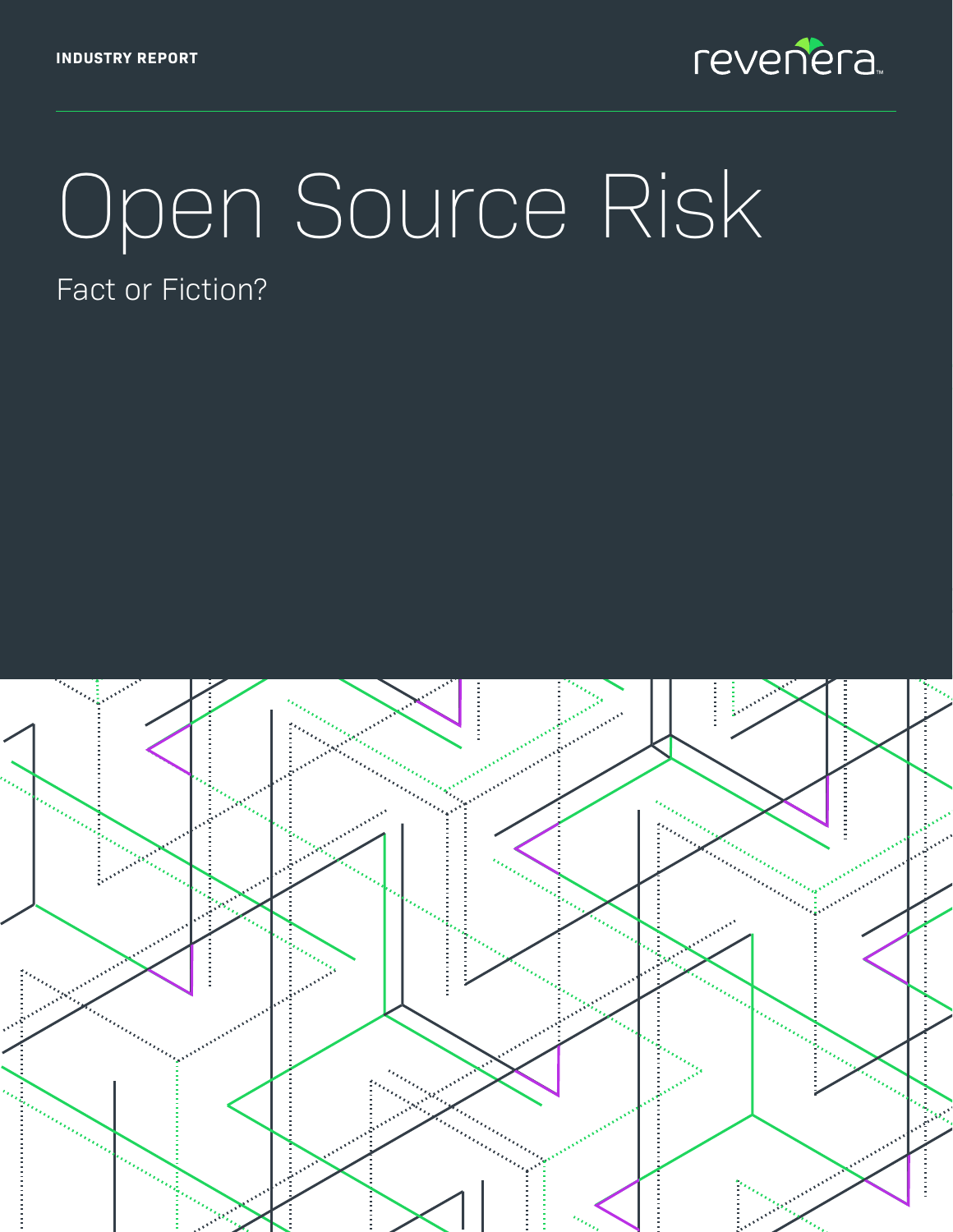# Open Source Risk

Many of today's hottest new enterprise technologies are centered around open-source technology. In the past 10 years, the impact of open source on how software is developed is enormous. The industry used to be one where almost every line of code was home grown. Today over half of a software product is open source—developed outside the organization.

### **The Big Process Gap**

Open source software (OSS) has allowed organizations to become very nimble. But software developers should also take their processes to the next level and think about how they manage security and licensing risks.



### **No Process No Protection**

Most software engineers don't track open source use; Most software executives and devOps teams don't realize there's a gap and a security/ compliance risk.

Software suppliers (traditional software companies as well as IoT companies that are moving to software) often find themselves out of compliance with their open source licensing obligations. Suppliers miss or ignore known vulnerabilities because they're not tracking them or managing dependencies. The impact of not managing third party components creates security problems and legal issues that can put suppliers' business models at risk.



No remediation action and no protection for your clients and reputation.

### **Is this exposure fact or fiction?**

Revenera surveyed more than 400 commercial software suppliers and in-house software development teams within enterprises about their open source practices. For the first time, Revenera shines a light on open source security and compliance practices and their impact in a series of reports.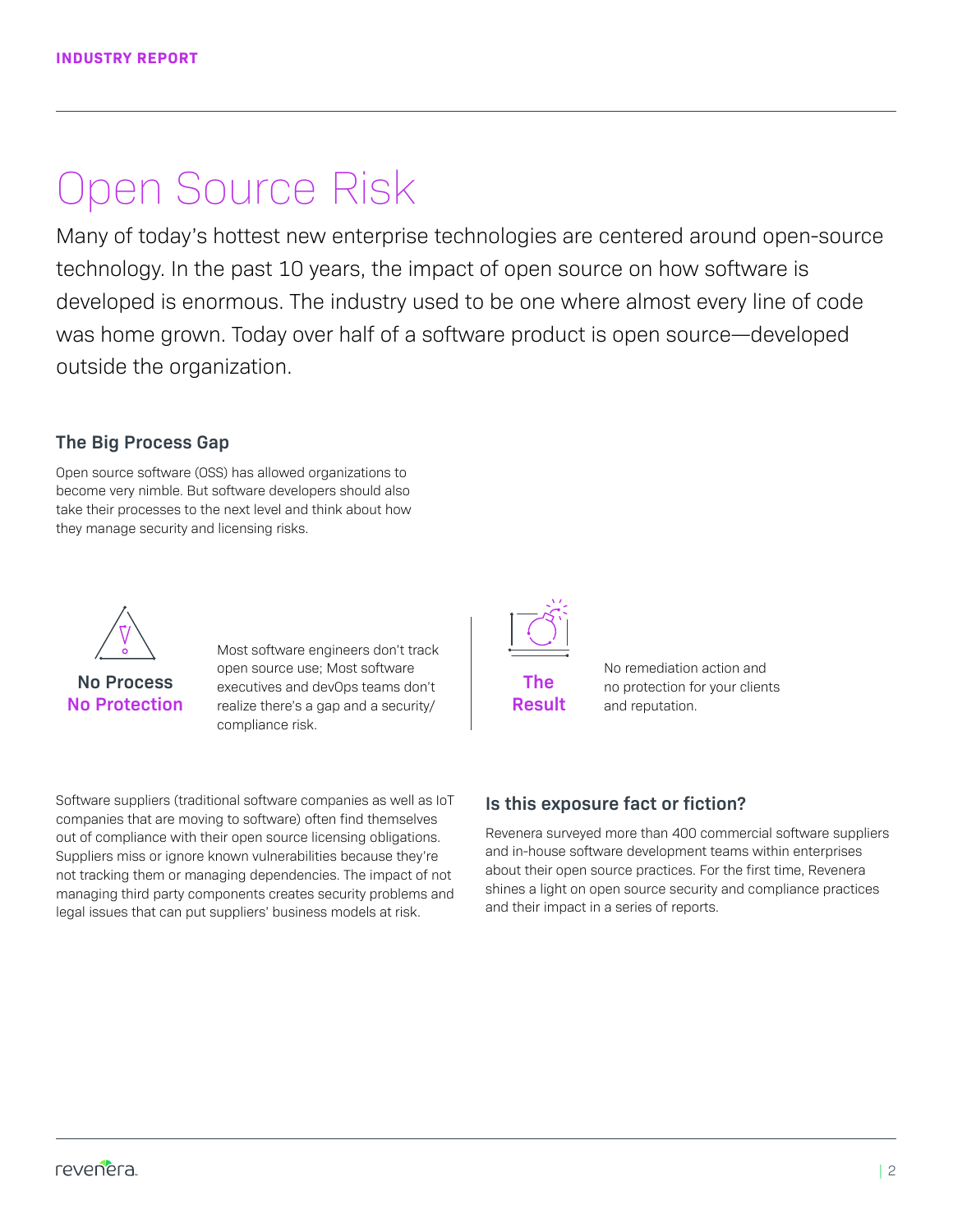### Are You OSS Savvy?

Revenera asked respondents about their open source acquisition and usage policy, and the responses were alarming. Only 37% said their companies had open source acquisition or usage policies in place. 43% said they did not. And 19% did not know.

### **Does Your Company Have a Formal Open Source Software (OSS) Acquistion and Usage Policy?**



Answered: 437, Skipped: 1

### Why Does This Matter?

#### **Remember Heartbleed?**

When Heartbleed hit, did you know how many components you needed to remediate in your code? Failing to keep track of open source components could result in embedding within the entire software supply chain a critical vulnerability that hackers can exploit.

#### **Think GPL**

For a legal document, the General Public License is surprisingly easy to read and understand—*if code licensed under GPL is included in your commercial product, your obligation includes open sourcing your entire product.*

### **Bottom line**

Reducing open source risk can only happen if software suppliers have policies in place and enforce them. They have to communicate these policies to all the development teams that are writing code and incorporating open source components into that code.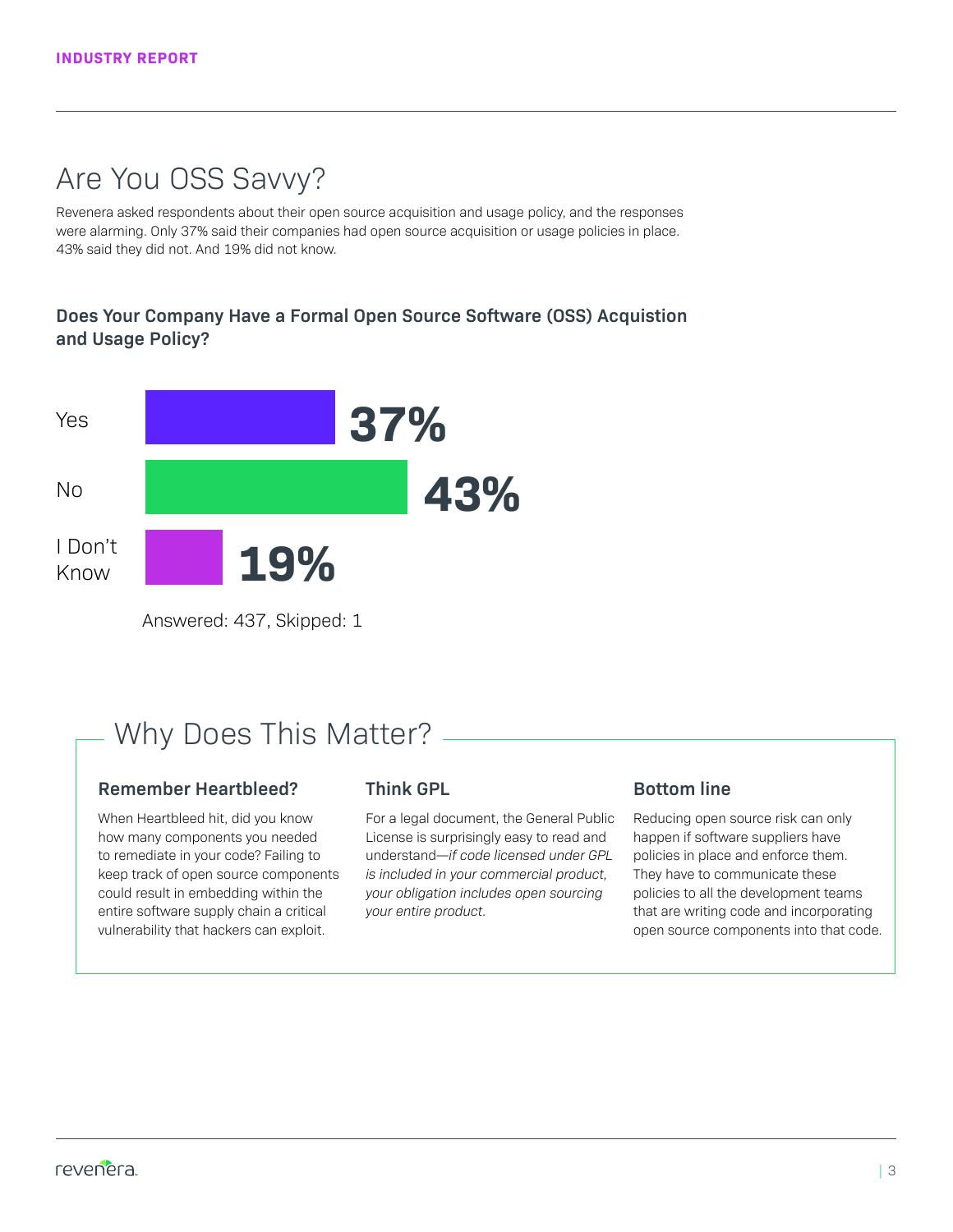### Who Owns the Problem? Depends on Who You Ask!

Not surprisingly, based on the response to the first question, we found there is no industry-wide standard as to who owns open source security and compliance. We asked software suppliers about the specifics of their open source acquisition and use policies.

| We have an Open Source Review Board (OSRB) that governs our Open Source Software<br>and intellectual property compliance | <b>12%</b> |
|--------------------------------------------------------------------------------------------------------------------------|------------|
| Our legal councel is responsible for Open Source Software and intellectual property compliance                           | 12%        |
| Our engineering team is responsible for Open Source Software and intellectual property compliance                        | 28%        |
| Another team is responsible for Open Source Software and intellectual property compliance                                | 9%         |
| No one within our company is responsible for Open Source Software and intellectual property compliance                   | 18%        |
| I don't know                                                                                                             | 21%        |

Only 28 percent of respondents said that the engineering team is responsible for OSS. Other respondents said this job fell to an open source review board (12 percent), legal counsel (12 percent) or some "other" team (9 percent).

Alarmingly, 39 percent of respondents said that either no one within their company is responsible for open source compliance or they do not know who is.



### Why Does This Matter?

There's a wide disconnect within the industry as to "who's in charge" when it comes to open source security and compliance. Most C-level executives and general counsel are unaware of the open source components in use and their impact on the company.

### **Open Source Review Board**

In many companies, a small team of subject-matter experts across many disciplines comes together to form an Open Source Review Board (OSRB). This team often includes Engineering, Legal, IT, DevOps, Security Experts and Management sponsors. The OSRB will help set policies and responds to license compliance and security events. They also provide open source training and education to the rest of the company. The group can be ad hoc or more tightly structured, depending on a company's maturity and size.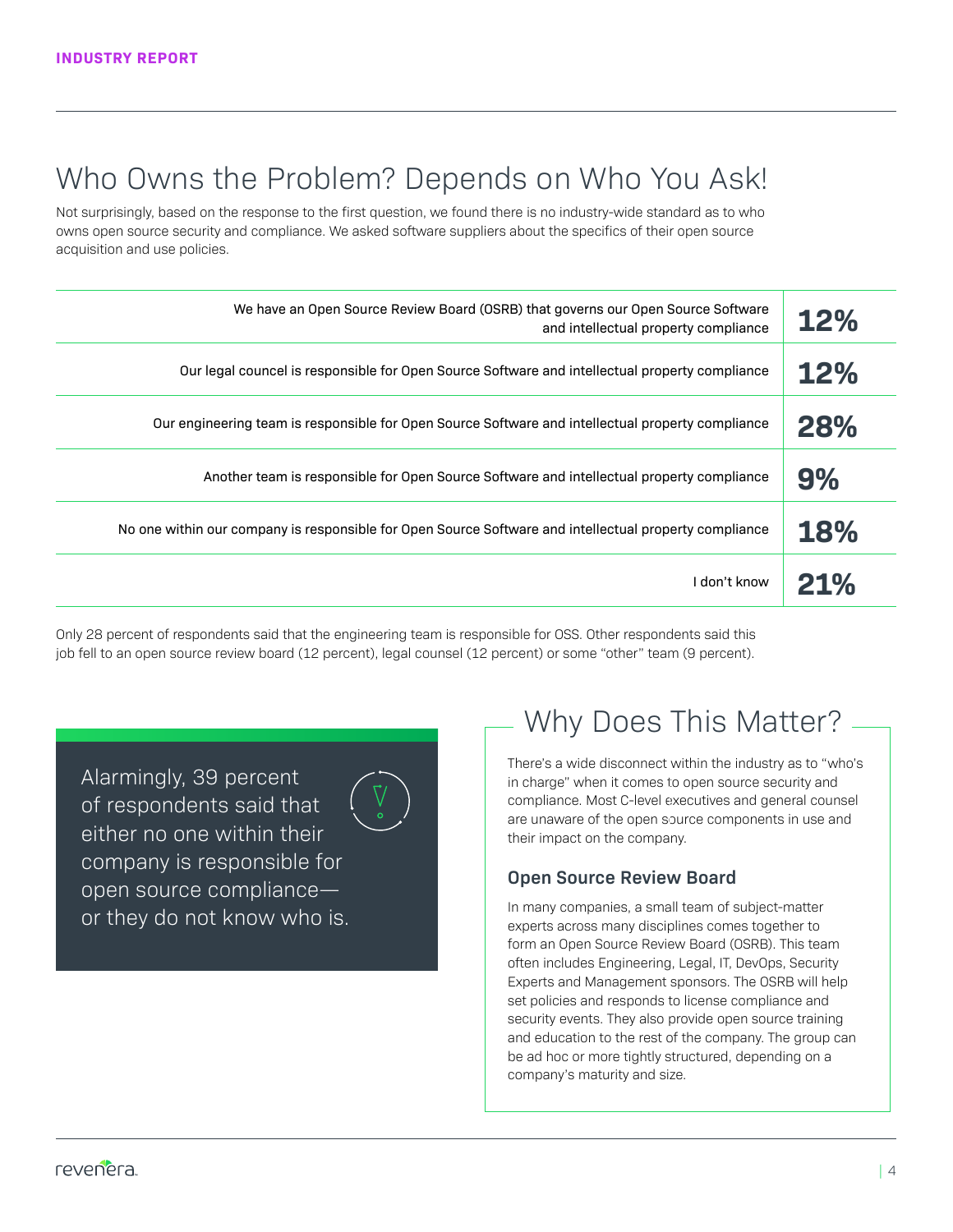### Crowd Sourcing Risk

Widespread contributions to open source projects mean more valuable components are available to application developers. But, if contributors have poor internal processes for managing open source compliance and security, they're likely putting others at risk when they contribute to open source projects.

With that in mind, we asked respondents if they contribute to open source projects.

A third said they do. Nearly half said they do not. And 20 percent said they do not know.

### **Does Your Company Contribute to Open Source Software Projects?**



#### **FOLLOW-UP CORRELATION**

Do the companies of the contributors have a formal open source acquisition and usage policy? Of the 62% of respondents without a policy or who do not know if a policy exists, 43% contribute to open source projects.

Many individuals and companies contributing to open source projects lack their own internal open source acquisition and usage policies. 43% of developers contributing to OSS are not aware of a formal OSS usage policy.

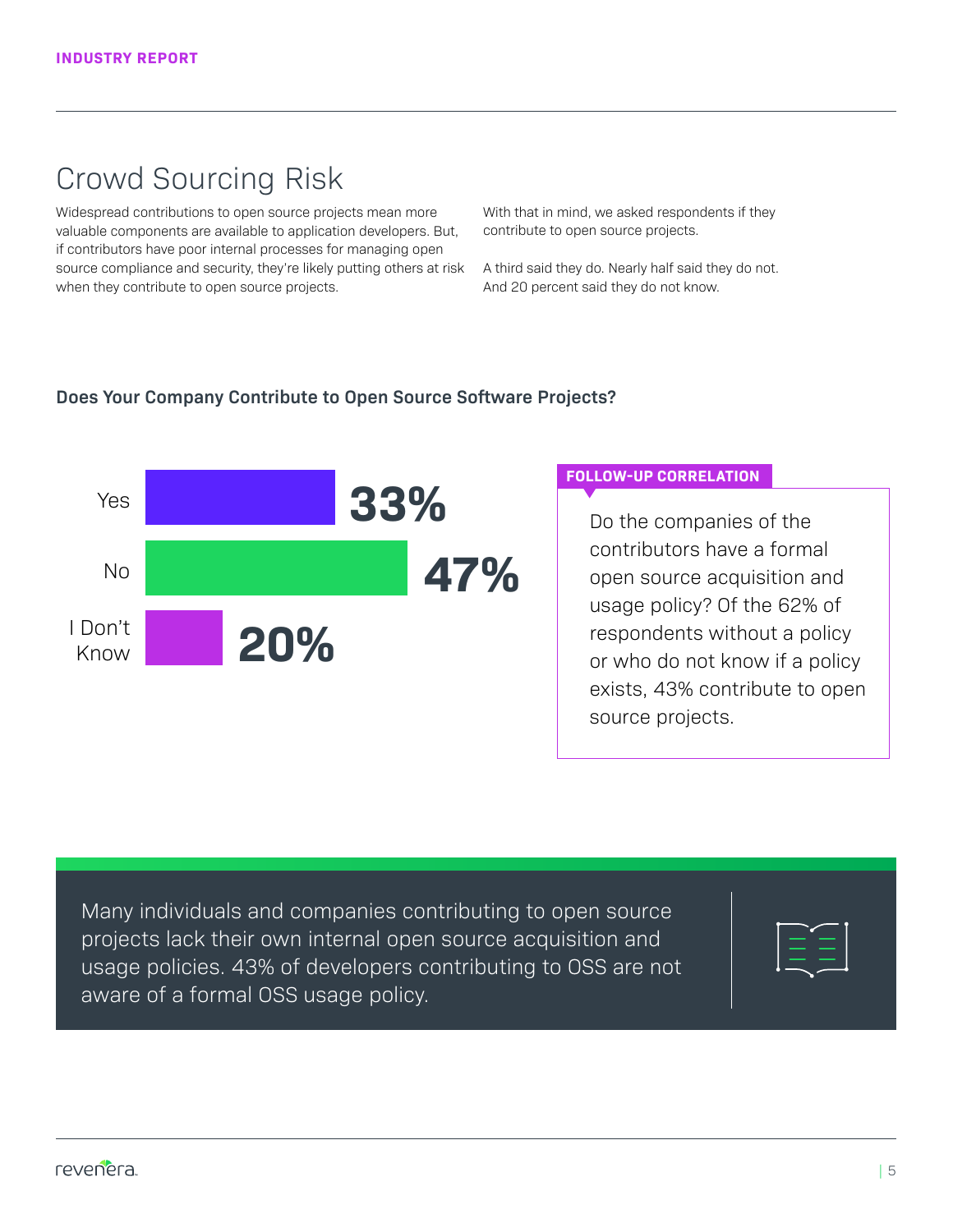### Why Does This Matter?

#### **Open Source Risk Management benefits everyone.**

When you're working with open source code but you're not managing vulnerabilities and compliance, you put your products and customers at risk. You're also hurting the community instead of helping it.

Ultimately, the customer pays the price, running software or devices that contain potentially risky source code.

### Open Source Risk—It's a Fact!

In the coming years, open source will unlock new technologies in the Cloud and IoT space creating billions in value. The need of the hour is visibility and compliance without burden. Discovering issues earlier in the DevOps cycle means less impact on development and meeting business deadlines. Equate finding licensing irregularities or potential security vulnerabilities to finding a bug in a software application. The earlier it's discovered, the less expensive and impactful it is to correct.

### **Start Managing Open Source Risk**

#### **Educate**

The basics of open source license compliance management should be taught at all levels in the organization. Senior management needs to understand license compliance requirements, and the value of periodically update products to remediate vulnerable open source components.

### **Set Up an Open Source Review Board**

The OSRB sets policies, responds to license compliance and security events and provides training and knowledge to the rest of the company. It can be ad hoc or more tightly structured depending on a company's maturity and size.

### **Implement Processes and Policies**

The development/devOps teams can implement OSRB policies. They should first emphasize compliance with all open source licenses being used. Then they should focus on creating a process to discover vulnerable components and release updates as needed.

#### **Automate**

Software Composition Analysis (SCA) tools will help discover and manage the open source and third-party content being used. These tools can alert companies to vulnerabilities and licensing issues.

### **Track and Report**

An SCA solution allows you to track and report on open source use throughout your organization. Streamlined reporting and security alerts benefit software teams and executive management. Customers also win because they'll get accurate third-party notices and Bill of Materials for compliance and license obligations.

Most importantly, you protect your clients, your company and your reputation.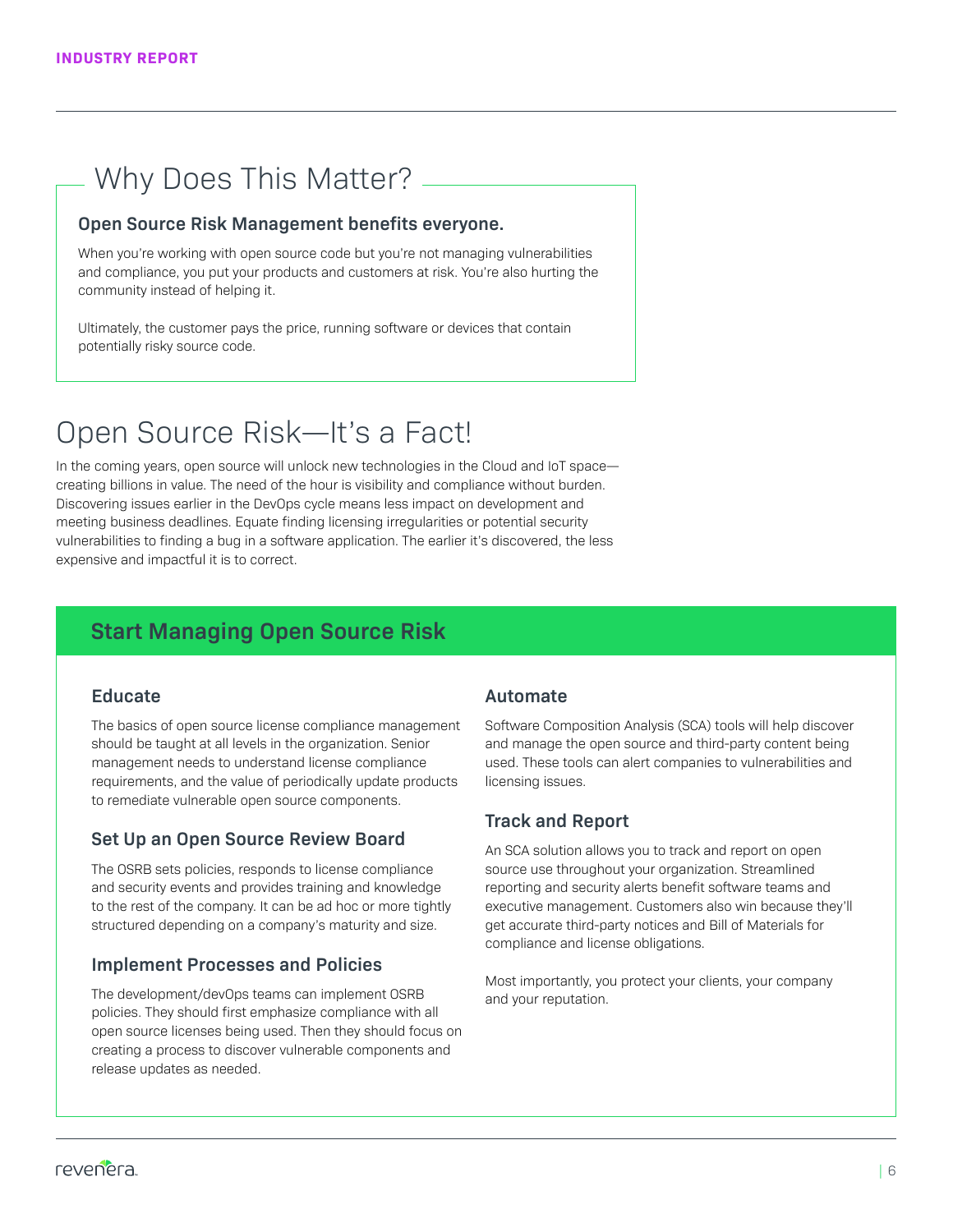### Survey Background

This survey was conducted by Revenera, the leader in open source compliance and security solutions. The survey reaches out to executives at IoT and software companies as well as in-house development teams within enterprises.

In total, 438 respondents participated in the survey in 2017. The functional roles of the respondents within their organizations include software developers, DevOps, IT, engineering, legal and security.

### Respondent Demographics: Revenues

**Which of the Following Represents Your Annual Revenues?**

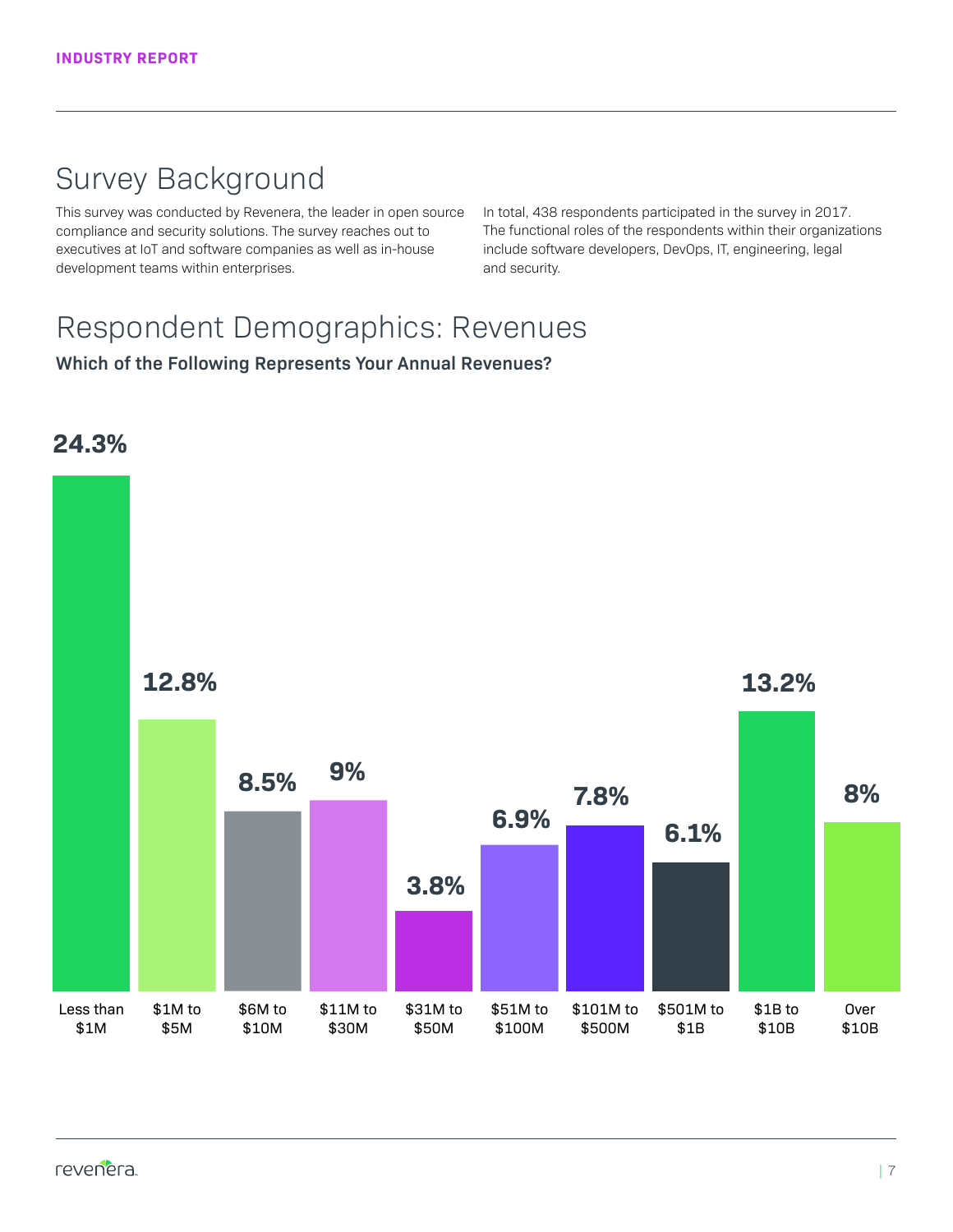### Respondent Demographics: Software Type

| As a software developer, what category<br>of software do you develop?                    |           |
|------------------------------------------------------------------------------------------|-----------|
| Software developer for in-house applications                                             | 19%       |
| CAD/CAM                                                                                  | 2%        |
| Security                                                                                 | 4%        |
| Infrastructure                                                                           | 6%        |
| Educational                                                                              | 4%        |
| <b>Embedded software</b><br>(software for hardware<br>and/or Internet of Things Devices) | 7%        |
| Scientific                                                                               | 4%        |
| Gaming                                                                                   | 1%        |
| Consumer                                                                                 | 4%        |
| Financial/Accounting                                                                     | 4%        |
| eCommerce                                                                                | 4%        |
| Supply chain automation                                                                  | 4%        |
| <b>CRM</b>                                                                               | 1%        |
| Healthcare                                                                               | 6%        |
| Industrial                                                                               | 7%        |
| Networking                                                                               | 4%        |
| Oil & Gas                                                                                | 2%        |
| Retail                                                                                   | <b>1%</b> |
| <b>Banking</b>                                                                           | 2%        |
| Other                                                                                    | 16%       |